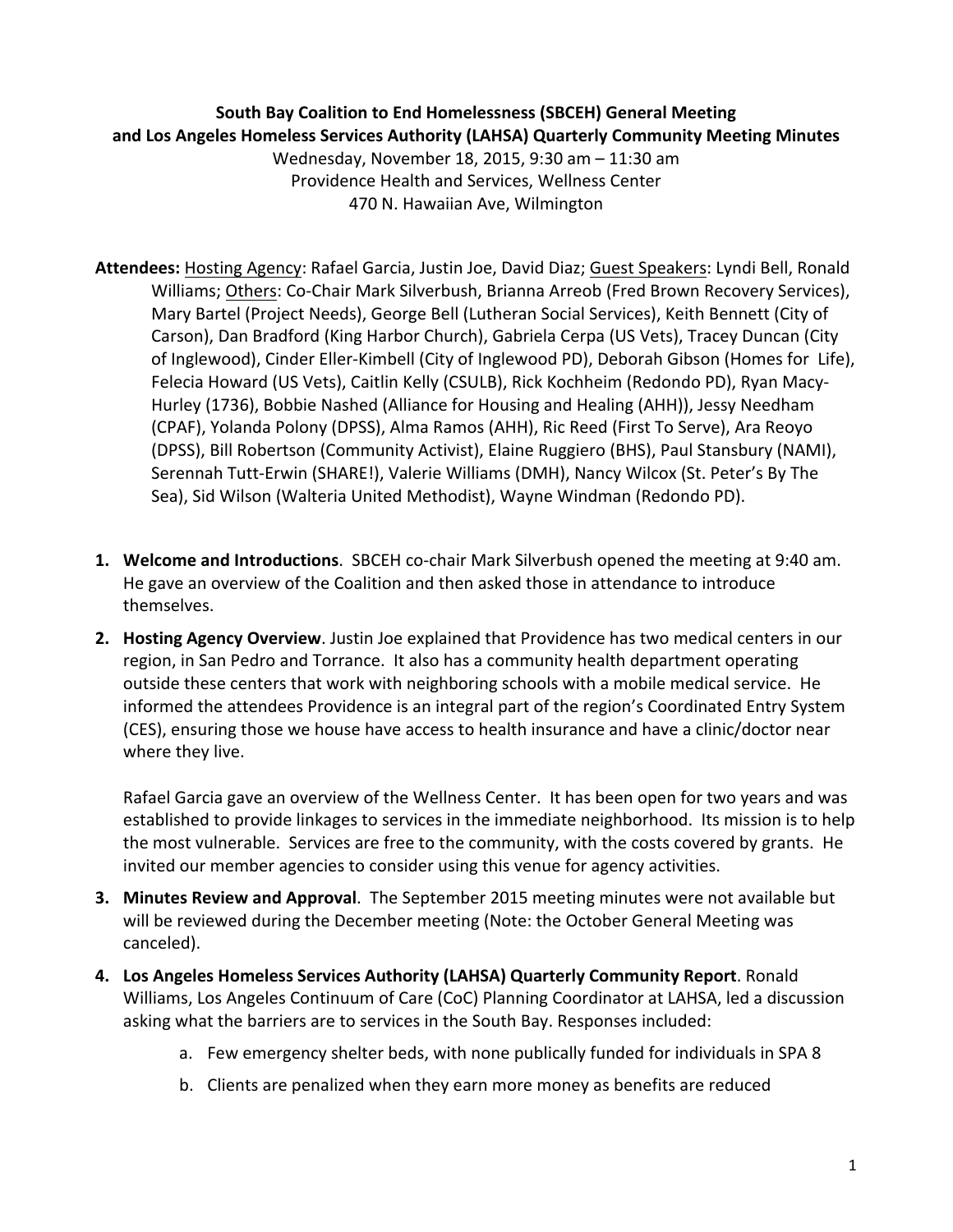- c. Clients are discouraged from being proactive  $-$  for example, if they find temporary housing with friends or in a motel, this affects their chronicity status. Mark commented there is confusion around the definition of "chronic" homelessness. He said HUD is soon releasing an updated definition.
- d. There are few emergency shelter beds for homeless families. Concerns were raised about families having to split up to get shelter.
- e. Lack of motel vouchers
- f. A client had her SSI cut because she was now living in an apartment with a kitchen (Jessy Needham explained the rationale in that preparing one's own meals is less expensive than eating convenience food)
- g. Provide incentives for the development of more affordable housing
- h. Provide opportunities for those underemployed or unemployed

Ronald then went on to describe the planning efforts underway by the County and City of LA. A question was raised on how we can be more involved with this. He responded by encouraging us to read the strategies briefs coming from these sessions and provide feedback on them. He also suggested we contact our local elected officials. The City is funneling more funding in preparation for El Nino. Tahia Hayslet suggested we have a separate provider meeting to understand each other's needs and then give this feedback to LAHSA.

He continued by saying \$200 million has been identified by the City and County to help with the homelessness problem. When asked who will get this funding, Ronald said there will be request for proposals (RFP) released. Smaller organizations such as churches are encouraged to partner with larger established homeless providers to collaborate on asking for this funding.

Nancy Wilcox raised the issue of LAHSA virtually eliminating its HUD funding for transitional housing programs in the last notice of funding availability cycle (LAHSA requested over \$100 million for the LA CoC from HUD). It was a strategic decision made because HUD has said these types of programs are a low priority to fund. The concern she had is that LAHSA made this decision without public input.

Ronald then moved on to the next topic of wanting feedback on what we would like to see presented at future LAHSA Quarterly meetings. Feedback for this included:

- a. Present a timeline of new proposed housing
- b. Present details of the planning taking place within the City and County
- c. How LAHSA is advocating for additional shelter beds and other resources in our region
- d. Information on programs and upcoming RFPs, like it used to present
- e. Technical assistance on community planning, including how the faith community can be better integrated in with mainstream services

Nancy requested that LAHSA communicate with the Coalition before the meetings are held about the feedback they are seeking so people have time to gather information and reflect on their needs.